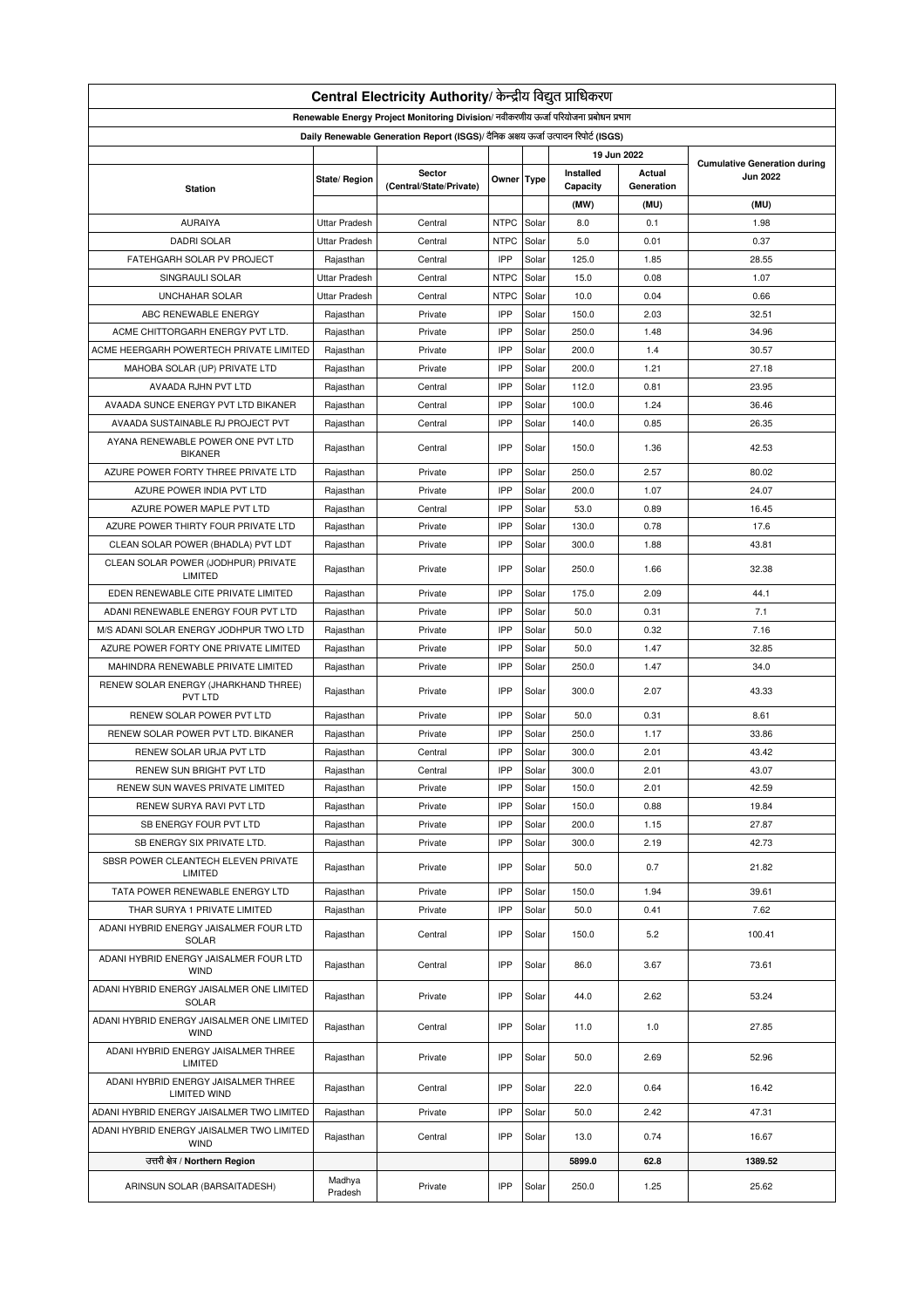| <b>ATHENA</b>                                 | Madhya<br>Pradesh | Private | IPP         | Solar | 250.0           | 1.41  | 27.56  |
|-----------------------------------------------|-------------------|---------|-------------|-------|-----------------|-------|--------|
| <b>ESPL RSP SOLAR</b>                         | Gujarat           | Private | IPP         | Solar | 105.0           | 1.3   | 34.41  |
| GIPCL RSP SOLAR                               | Gujarat           | Private | IPP         | Solar | 60.0            | 0.69  | 14.6   |
| <b>GSECL RSP SOLAR</b>                        | Gujarat           | Private | IPP         | Solar | 62.5            | 0.16  | 0.53   |
| MAHINDRA SOLAR (BADWAR)                       | Madhya<br>Pradesh | Private | IPP         | Solar | 250.0           | 1.42  | 27.43  |
| TPREL RSP SOLAR                               | Gujarat           | Central | IPP         | Solar | 69.0            | 0.64  | 14.19  |
| ALFNAR WIND                                   | Gujarat           | Private | IPP         | Wind  | 300.0           | 3.8   | 79.47  |
| ASIPL WIND (BARANDA)                          | Gujarat           | Private | IPP         | Solar | 113.4           | 2.1   | 40.2   |
| AWEKIL WIND (DAYAPAR)                         | Gujarat           | Private | IPP         | Wind  | 425.0           | 6.65  | 142.76 |
| AWEKFL WIND (RATADIYA)                        | Gujarat           | Central | IPP         | Wind  | 68.3            | 0.73  | 18.3   |
| CPTTNPL WIND (DAYAPAR)                        | Gujarat           | Central | IPP         | Wind  | 70.0            | 0.44  | 10.23  |
| GIWEL-II WIND (VADVA)                         | Gujarat           | Private | IPP         | Wind  | 250.0           | 2.59  | 54.38  |
| GIWEL-III WIND (NARANPAR)                     | Gujarat           | Private | IPP         | Wind  | 300.0           | 3.27  | 58.46  |
| IWISL WIND (DAYAPAR)                          | Gujarat           | Private | IPP         | Wind  | 500.0           | 2.11  | 45.96  |
| OEPL WIND (OSTRO WIND)                        | Gujarat           | Central | IPP         | Wind  | 22.0            | 0.5   | 10.04  |
| OSTRO WIND (KUTCH)                            | Gujarat           | Private | IPP         | Wind  | 250.0           | 2.71  | 56.17  |
| RENEW AP2 WIND(GHADSISA)                      | Gujarat           | Private | IPP         | Wind  | 300.0           | 3.66  | 71.6   |
| RENEW SOLAR (BHUVAD)                          | Gujarat           | Private | IPP         | Solar | 250.0           | 2.72  | 50.92  |
| पश्चिमी क्षेत्र / Western Region              |                   |         |             |       | 3895.2          | 38.15 | 782.83 |
| BEETAM(TUTICORIN)                             | <b>Tamil Nadu</b> | Private | IPP         | Wind  | 250.0           | 1.36  | 41.49  |
| <b>GREEN INFRA</b>                            | <b>Tamil Nadu</b> | Private | IPP         | Wind  | 250.0           | 1.31  | 41.41  |
| <b>HIRITUR OSTRO</b>                          | <b>Tamil Nadu</b> | Central | IPP         | Wind  | 300.0           | 1.27  | 28.19  |
| <b>MYTRA</b>                                  | Tamil Nadu        | Private | IPP         | Wind  | 250.0           | 0.97  | 35.71  |
| ORANGE                                        | Tamil Nadu        | Private | IPP         | Wind  | 200.0           | 1.1   | 32.06  |
| PGLR_SREPL                                    | <b>Tamil Nadu</b> | Private | IPP         | Wind  | 153.0           | 2.42  | 61.39  |
| <b>NP KUNTA</b>                               |                   |         |             |       |                 |       |        |
| Rstps Floating Solar Act                      | Andhra<br>Pradesh | Private | <b>IIP</b>  | Solar | 100.0           | 0.26  | 6.32   |
| Simhadri Solar Act                            | Andhra<br>Pradesh | Private | <b>IIP</b>  | Solar | 75.0            | 0.19  | 2.82   |
| ACME (BIWADI)                                 | Andhra<br>Pradesh | Private | IPP         | Solar | 50.0            | 0.3   | 6.22   |
| ACME (HISAR)                                  | Andhra<br>Pradesh | Private | IPP         | Solar | 50.0            | 0.29  | 6.1    |
| ACME (KARNAL)                                 | Andhra<br>Pradesh | Private | IPP         | Solar | 50.0            | 0.31  | 5.99   |
| <b>AYANA</b>                                  | Andhra<br>Pradesh | Private | IPP         | Solar | 250.0           | 2.0   | 40.69  |
| <b>AZURE</b>                                  | Andhra<br>Pradesh | Private | IPP         | Solar | 50.0            | 0.21  | 4.64   |
| FRV1                                          | Andhra<br>Pradesh | Private | IPP         | Solar | 50.0            | 0.3   | 5.88   |
| FRV2                                          | Andhra<br>Pradesh | Private | IPP         | Solar | 50.0            | 0.31  | 6.19   |
| <b>NTPC</b>                                   | Andhra<br>Pradesh | Central | <b>NTPC</b> | Solar | 250.0           | 0.95  | 20.61  |
| <b>SBG ENERGY</b>                             | Andhra<br>Pradesh | Private | IPP         | Solar | 250.0           | 1.37  | 32.05  |
| <b>TATA POWER</b>                             | Andhra<br>Pradesh | Private | IPP         | Solar | 100.0           | 0.5   | 10.81  |
| SPRING ANGITRA                                | Andhra<br>Pradesh | Private | IPP         | Solar | 250.0<br>1575.0 | 1.33  | 26.82  |
| Total daily generation of NP KUNTA Solar Park |                   |         |             |       |                 | 8.32  | 175.14 |
| PAVAGADA                                      |                   |         |             |       |                 |       |        |
| ACME (KURUKSHETHRA)                           | Karnataka         | Private | IPP         | Solar | 50.0            | 0.33  | 6.53   |
| ACME (RIWARI)                                 | Karnataka         | Private | IPP         | Solar | 50.0            | 0.32  | 6.6    |
| All ADYAH                                     | Karnataka         | Private | IPP         | Solar | 150.0           | 2.2   | 42.24  |
| ADYAH BLOCK 6                                 | Karnataka         | Private | IPP         | Solar | 50.0            | 0.0   | 0.0    |
| ADYAH BLOCK 3                                 | Karnataka         | Private | IPP         | Solar | 150.0           | 0.0   | 0.0    |
| AVAADA SOLAR                                  | Karnataka         | Private | IPP         | Solar | 150.0           | 0.97  | 19.13  |
| <b>AVAADA SOLARISE</b>                        | Karnataka         | Private | IPP         | Solar | 150.0           | 0.91  | 18.5   |
| AZURE POWER EARTH                             | Karnataka         | Private | IPP         | Solar | 100.0           | 0.71  | 13.93  |
| FORTUM FIN SURYA                              | Karnataka         | Private | IPP         | Solar | 100.0           | 0.6   | 11.35  |
| FORTUM SOLAR                                  | Karnataka         | Private | IPP         | Solar | 250.0           | 1.57  | 31.65  |
| KREDL                                         | Karnataka         | Private | IPP         | Solar | 50.0            | 0.33  | 6.49   |